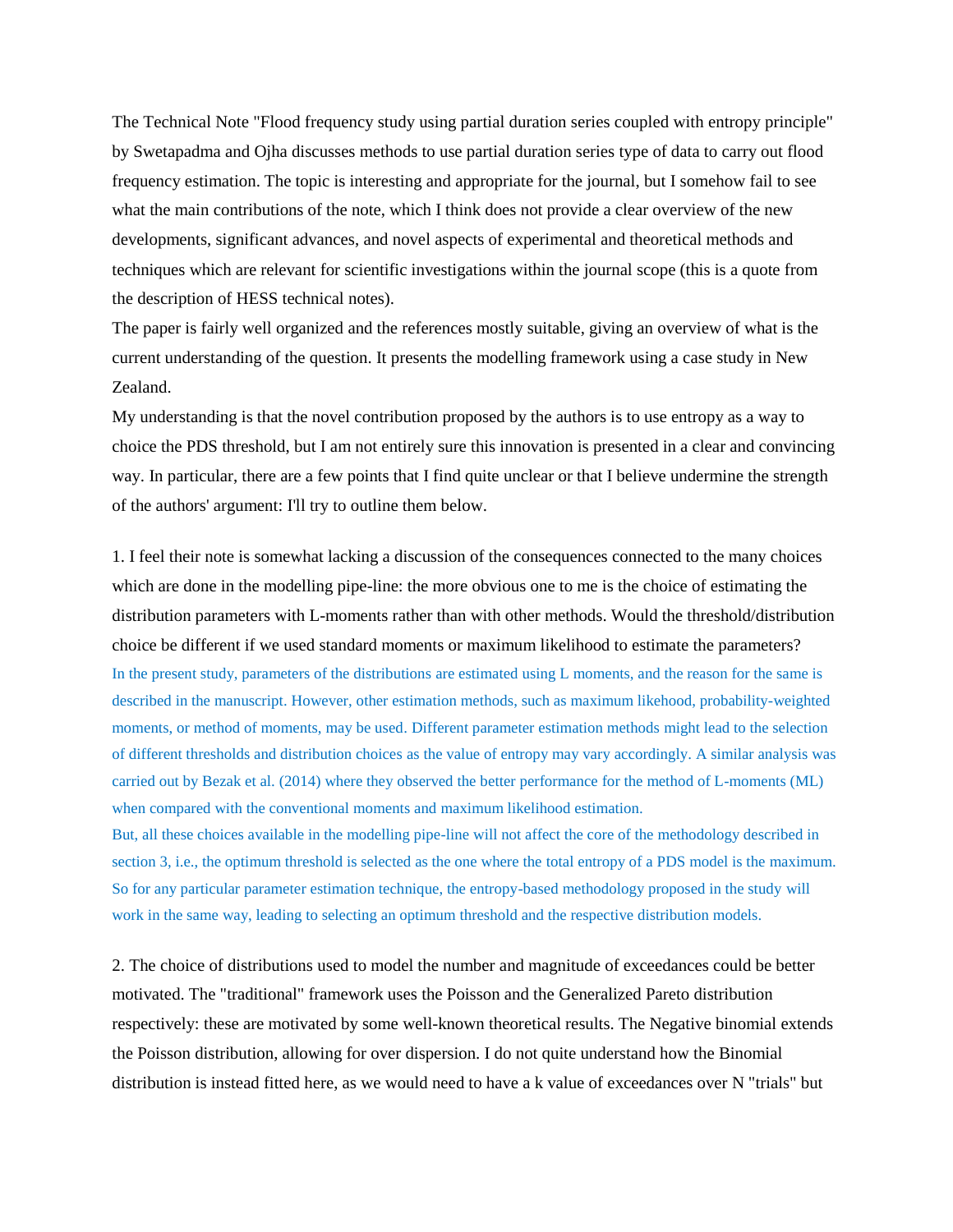the N value should be different from year to year since we only focus on independent peaks. Is this what the authors do? Further the use of the GEV, P3 and LP3 surprised me here as these are typically employed to describe annual maxima and have little theoretical or practical justification in the context of threshold exceedances: they can of course be used, but I'd mention the fact that the GP has a somewhat stronger theoretical grounding.

The Poisson assumption for modeling the number of exceedances above a threshold is the traditional one; however other studies have proposed suitability of Binomial and Negative binomial distributions for the same (Lang et al., 1999; Önöz and Bayazit, 2001; Nagy et al., 2017). As per the Dispersion index (DI) test proposed by Cunnane( 1979) if the value of dispersion index (i) falls within the lower and upper critical DI value ( $I_{\alpha/2}$ ,  $I_{1-\alpha/2}$ ), at a particular significance level  $\alpha$ , Poisson process is accepted. If  $i < I_{\alpha/2}$ , Binomial could be an alternative, and for  $i > I_{1-\alpha/2}$ , Negative binomial could be used. In the present study, DI at a 5% significance level was calculated at different thresholds and plotted in Figure 5 of the main manuscript. From the plot, it is clear that different distribution models are suitable for different thresholds based on DI value. For the range of thresholds selected from test 1 and test 2 proposed by Lang et al. (1999) (as shown in Figure 3 and Figure 4 of the main manuscript), suitable distribution models such as Poisson and Binomial are chosen from the DI plot. The authors agree with the reviewer that the negative binomial (NB) extends the Poisson distribution, allowing for over-dispersion, and for the study area at some lower value of thresholds, NB was the suitable candidate. However, this range of thresholds was dropped in the further analysis based on Figure 3.

GEV, LP3, P3, and GP distributions are applied to model the magnitude of exceedances in the present study, whereas GP has a more theoretical background. Nagy et al. (2017) carried out PDS modeling of the same study area using similar distributions. So for a better comparison of threshold and distribution models obtained from the present study with their findings, probability distributions from extreme value and Pearson family are also considered in the study along with traditional GP distribution.

3. The definition of AIC and BIC is not correct in Table 3: the definition is, for AIC,  $n^*log-lik(model) +$ 2k. For the Gaussian case it can be shown that the log-lik of the model reduces to the RSS, but that is a special case of a more general definition. In the caption of the table  $o_i$  and  $p_i$  should be written using capital letters for consistency with the table content.

For a statistical model with 'k' parameters, AIC developed by (Akaike, 1974) is applied to find suitable probability distribution. It represents the model's lack of fit and unreliability due to the number of parameters. AIC is expressed as,  $AIC = -2(log maximum likelihood for the model) + 2(number of fitted parameters) = -2lnL + 2k$ 

For 'n' data points assuming the error to be independent identical normally distributed,  $AIC = 2k + n \ln(RSS/n)$ ; where RSS is the residual sum of squares. BIC can be expressed as  $BIC = n \ln(RSS/n) + k \ln(n)$  with the same assumption of errors obeying Gaussian distribution.

These expressions of metrics have been applied in some previous studies, such as (Karmakar and Simonovic, 2008; Karmakar and Simonovic, 2009; Zhang and Singh, 2007). Based on this literature survey, these definitions of AIC and BIC (Table 3) of the manuscript are applied in the present study.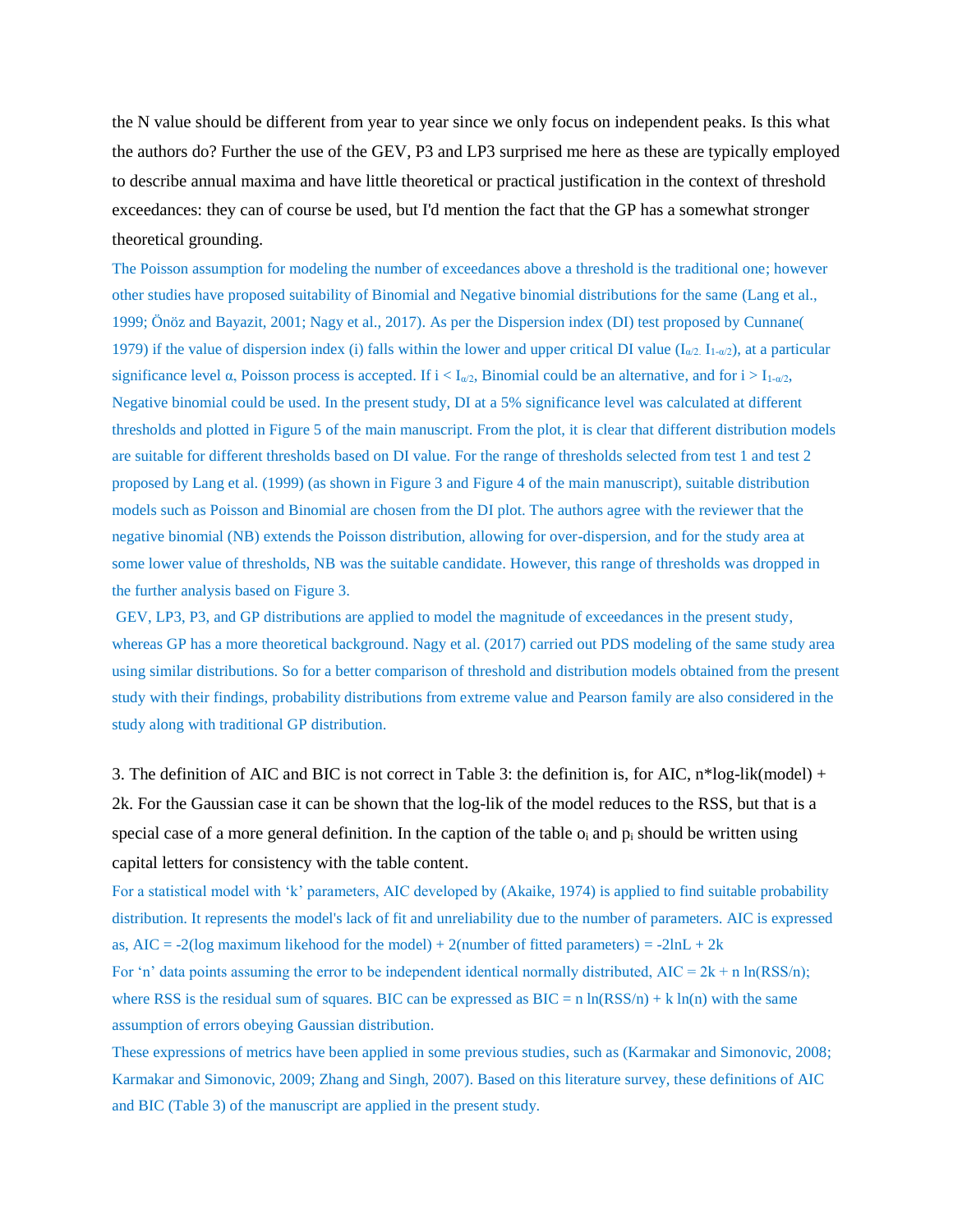## The necessary corrections are made in the caption of the table.

4. Although the case study is quite interesting I find it is fairly hard to generalize anything from this. How do we know that this approach to PDS modelling is any more suitable than the other currently employed approaches? How could we evaluate that? How does this work in other places? How does this perform under different scenarios of true underlying processes? Overall I think the study does not give enough details about how generalizable the findings are (and actually it is not very clear what the main findings are). The note presents a modelling framework and applies it, but I feel it fails to convince the reader that this modelling approach is somehow better or worth adding to the currently available modelling tools. In particular, I feel the modelling approach as presented is still very much needing the analyst to make some a-priori choices: something that is one of the main issues which make the widespread use of PDS harder to implement.

The present research attempts to propose an alternate method for selecting the optimum threshold in PDS modeling of flood frequency analysis. This method is applied to the daily discharge for the Waimakariri River at the Old Highway Bridge site. The reason being, (i) this is one of the frequently flooded watersheds, and (ii) a recent FFA on this area using the same data series was conducted by Nagy et al. (2017) which provides a base for comparing the results. However, the proposed methodology can also be explored at other sites, which is out of the scope of the recent work. From the literature survey, it's observed that the significant uncertainty in the application of the PDS model in FFA lies in the fact that there is no single method that performs the best for threshold detection in PDS. So the applicability of this proposed entropy-based approach is analyzed only by comparing the value of optimum threshold obtained from some existing guidelines and previous studies.

The authors represent entropy as an alternate tool for threshold selection in the PDS model and found that the threshold obtained from this is close to the other techniques. This is the first study of its kind, where the concept of entropy is applied in PDS modeling of FFA, and also it helps to locate the optimum threshold and the dual models appropriate to model the respective PDS.

## **Some other small minor points in the presentation:**

# Line 22: interference -> inference

### The correction is applied in the revised manuscript.

Line 29: the average number of events can be hardly be larger than the total number of annual maxima. It is often the case that the total number of PDS observations are more than the AMS observations, but this depends on the threshold: a very high threshold might result in PDS which have less observations than AMS.

# The required changes are made in line 29.

Line 52: "gave the best results": in what sense? using what metrics? (This is a fundamental question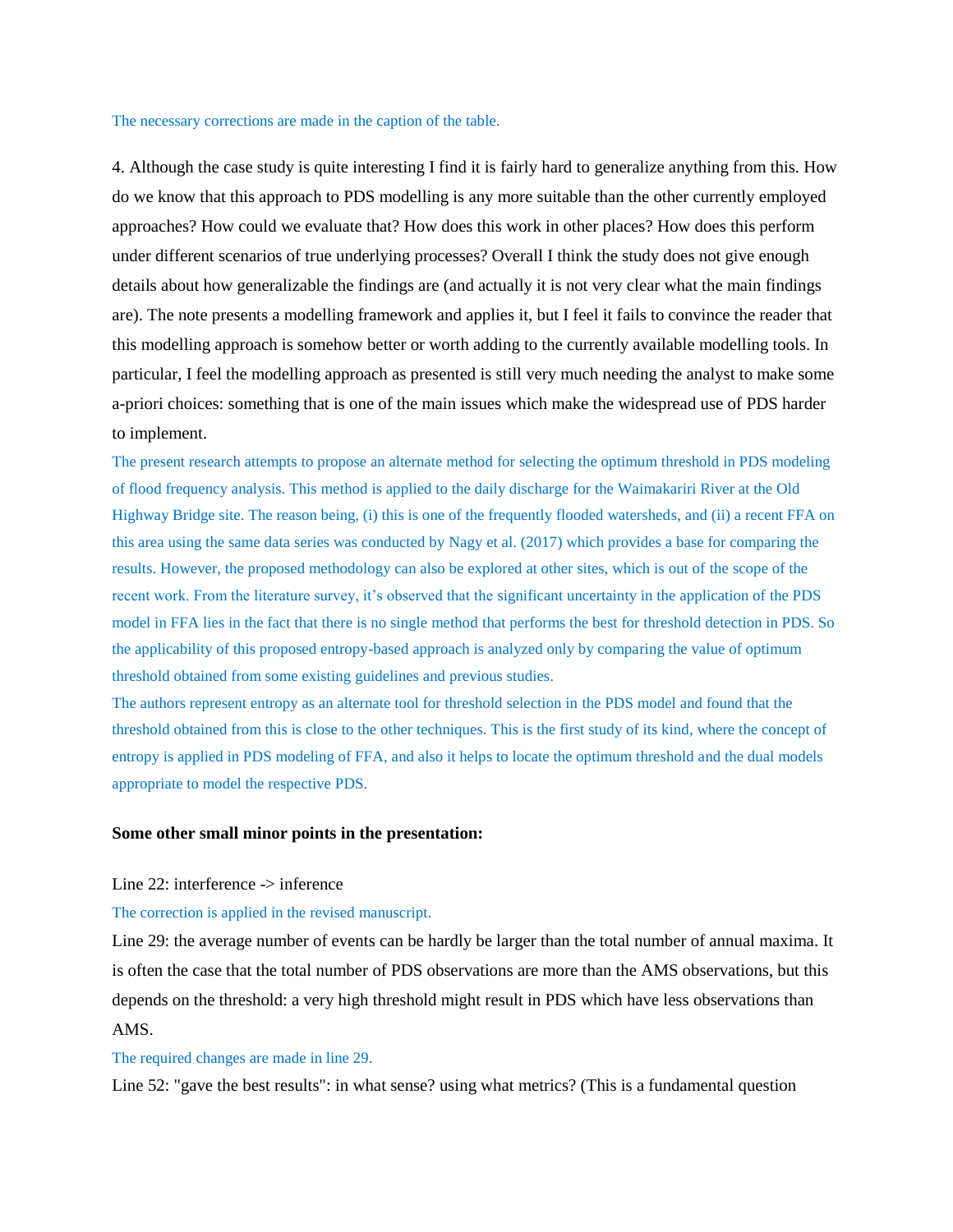which might also be addressed in the note: how do we evaluate what methods work well?)

The authors have discussed in detail in the main manuscript (Page number 2) based on which metrics best results were obtained by (Nagy et al., 2017). They analyzed the degree of fitting of PDS samples to the magnitude of exceedances at various thresholds using three statistics such as Chi-square, Kolmogorov-Smirnov (KS), and Filliben Correlation (FCC). They compared the results to find the value of threshold at which PDS has lower  $\chi^2$  and KS with higher FCC value.

In the recent work, total entropy at each threshold is compared to find the maximum value. The various error statistics listed in Table 3 are used to evaluate the degree of fitting of the magnitude of exceedances. However, different methods existing in the literature for threshold identification in PDS are compared based on the value of optimum threshold only.

Line 174: "To justify" sounds like an odd wording, maybe "to verify"? Further I would provide some more description of the test (very briefly) specifying the null and alternative hypothesis being tested and how to interpret the result (since these are not really commented on in the text around Figure 2) The details of these statistical tests are included in Appendix A of the revised manuscript.

Section 5: I would expect somewhere a plot showing the data series

Figure 2 of the revised manuscript represents the daily and annual maximum data series of the study area.



Line 379: the threshold is much higher than 2.47 or 3.22: the threshold which is exceeded on average between 2.47 and 3.22 times per year.

The corresponding changes are made in the revised manuscript.

### **References**

Akaike, H.: A New Look at the Statistical Model Identification, IEEE Trans. Automat. Contr., 19(6), 716–723, doi:10.1109/TAC.1974.1100705, 1974.

Bezak, N., Brilly, M. and Šraj, M.: Comparison between the peaks-over-threshold method and the annual maximum method for